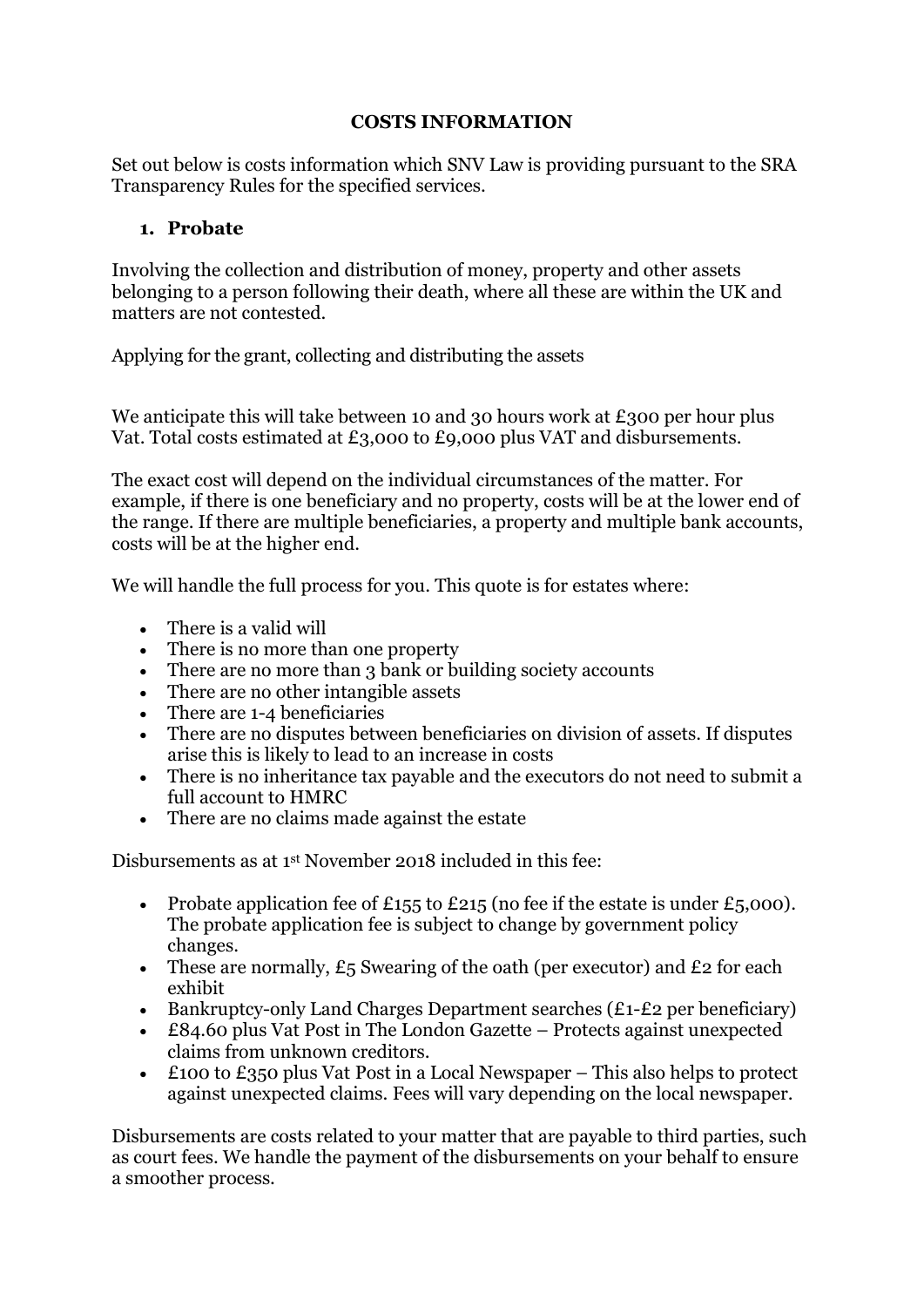Potential additional costs

- If there is no will or the estate consists of any share holdings (stocks and bonds) there is likely to be additional costs that could range significantly depending on the estate and how it is to be dealt with. We can give you a more accurate quote once we have more information.
- If any additional copies of the grant are required, they will cost  $\pounds$  per asset usually.
- Dealing with the sale or transfer of any property in the estate is not included.

How long will this take?

On average, estates that fall within this range are dealt with within 4-7 months. Typically, obtaining the grant of probate takes 10-16 weeks. Collecting assets then follows, which can take between 3-6 weeks. Once this has been done, we can distribute the assets, which normally takes 3-6 weeks.

## **2. Employment Tribunals**

The provision of advice and representation to employees in relation to the bringing of claims before the Employment Tribunal against an employer for unfair or wrongful dismissal.

Our pricing for bringing and/or defending claims for unfair or wrongful dismissal

Simple case: £2,000 - £6,000 (excluding VAT)

Medium complexity case: £7,000 to £15,000 (excluding VAT)

High complexity case: £16,000 - £25,000 (excluding VAT)

Factors that could make a case more complex:

- If it is necessary to make or defend applications to amend claims or to provide further information about an existing claim
- Defending claims that are brought by litigants in person
- Making or defending a costs application
- Complex preliminary issues such as whether the claimant is disabled (if this is not agreed by the parties)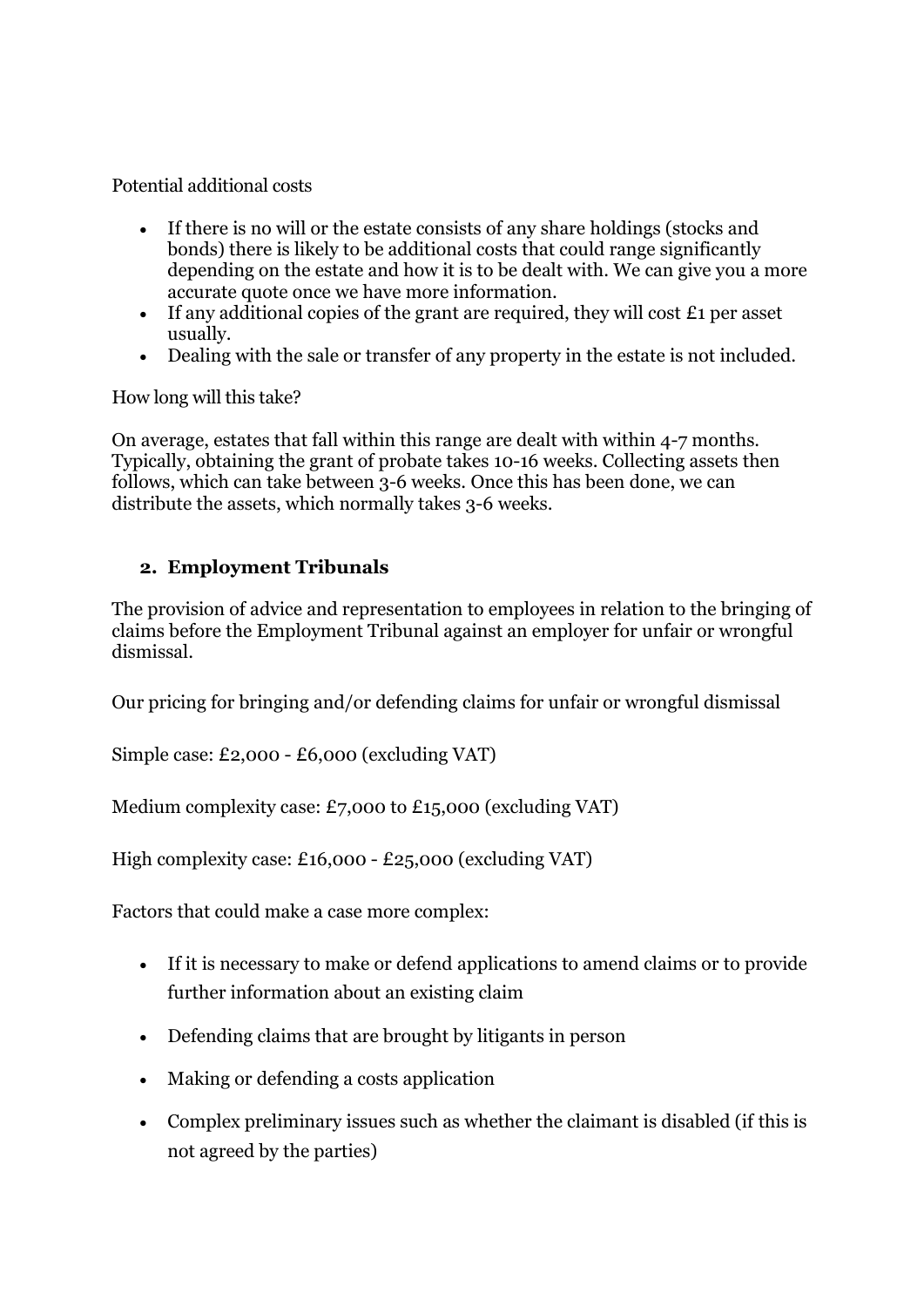- The number of witnesses and documents
- If it is an automatic unfair dismissal claim e.g. if you are dismissed after blowing the whistle on your employer
- Allegations of discrimination which are linked to the dismissal

There will be an additional charge for attending a Tribunal Hearing of  $£750 - £1,000$ per day (excluding VAT). Generally, we would allow 1 -4 days depending on the complexity of your case.

## **Disbursements**

Disbursements are costs related to your matter that are payable to third parties, such as court fees. We handle the payment of the disbursements on your behalf to ensure a smoother process.

Counsel's fees estimated between £2,500 to £4,500 (excluding Vat) for preparation and attending the first day of the Tribunal Hearing and a daily refresher of £1,000 to £2,000 per day (excluding Vat) for each subsequent day (counsel fees will vary depending on experience of the advocate)

### Key stages

The fees set out above cover all of the work in relation to the following key stages of a claim:

- Taking your initial instructions, reviewing the papers and advising you on merits and likely compensation (this is likely to be revisited throughout the matter and subject to change)
- Entering into pre-claim conciliation where this is mandatory to explore whether a settlement can be reached;
- Preparing claim or response
- Reviewing and advising on claim or response from other party
- Exploring settlement and negotiating settlement throughout the process
- preparing or considering a schedule of loss
- Preparing for (and attending) a Preliminary Hearing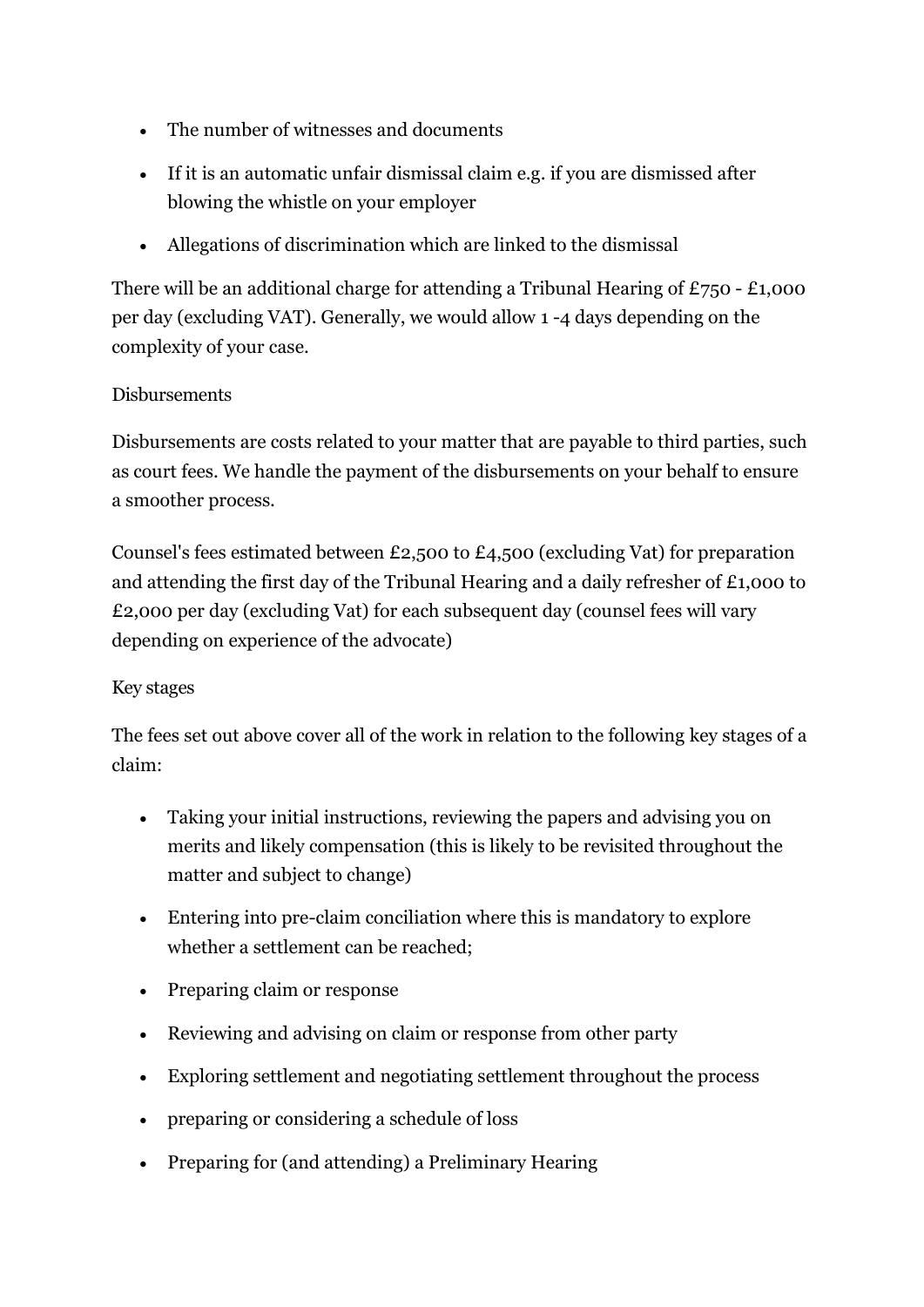- Exchanging documents with the other party and agreeing a bundle of documents
- Taking witness statements, drafting statements and agreeing their content with witnesses
- preparing bundle of documents
- Reviewing and advising on the other party's witness statements
- agreeing a list of issues, a chronology and/or cast list
- Preparation and attendance at Final Hearing, including instructions to Counsel

The stages set out above are an indication and if some of stages above are not required, the fee will be reduced. You may wish to handle the claim yourself and only have our advice in relation to some of the stages. This can also be arranged on your individual needs.

How long will my matter take?

The time that it takes from taking your initial instructions to the final resolution of your matter depends largely on the stage at which your case is resolved. If a settlement is reached during pre-claim conciliation, your case is likely to take 4 weeks. If your claim proceeds to a Final Hearing, your case is likely to take 20 -30 weeks. This is just an estimate and we will of course be able to give you a more accurate timescale once we have more information and as the matter progresses.

# **3. Debt Recovery For Businesses (up to £100,000) - Court Claims**

These costs set out below apply where your claim is in relation to an unpaid invoice which is not disputed, and enforcement action is not needed. If the other party disputes your claim at any point, we will discuss any further work required and provide you with revised advice about costs if necessary, which could be on a fixed fee (e.g. if a one-off letter is required), or an hourly rate if more extensive work is needed.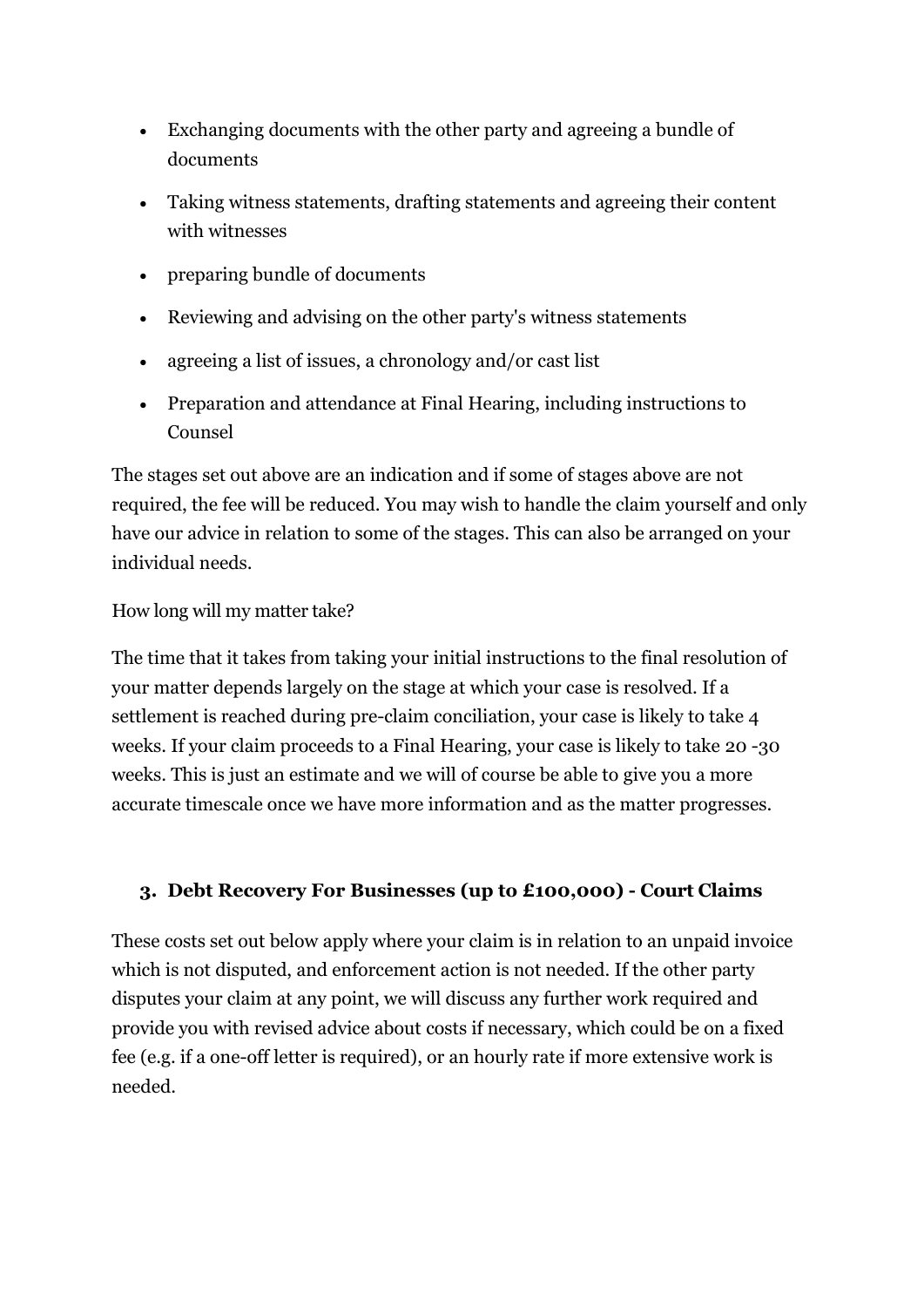| <b>Debt Value</b>   | Our fee         | <b>Total (including</b><br>VAT) |
|---------------------|-----------------|---------------------------------|
| Up to $£5,000$      | £600 plus Vat   | £720                            |
| £5,000 to £10,000   | £850 plus Vat   | £1,020                          |
| £10,000 to £50,000  | £1,500 plus Vat | £1,800                          |
| £50,000 to £100,000 | £2,000 plus Vat | £2,400                          |

In addition, you will be required to pay court fee for issuing your claim.

Disbursements are costs related to your matter that are payable to third parties, such as court fees. We handle the payment of the disbursements on your behalf to ensure a smoother process.

For court fees please visit [https://www.gov.uk/make-court-claim-for-money/court](https://www.gov.uk/make-court-claim-for-money/court-fees)[fees](https://www.gov.uk/make-court-claim-for-money/court-fees)

As at 1st November 2018 the court fee for paper claims for claims between £10,000.01 to £100,000 is 5% of the claim and for an online claim the fee is 4.5% of the claim.

Anyone wishing to proceed with a claim should note that:

- The VAT element of our fee cannot be reclaimed from your debtor.
- Interest and compensation may take the debt into a higher banding, with a higher cost.
- The costs quoted above are not for matters where enforcement action, such as the bailiff, is needed to collect your debt.

Our fee includes:

- Taking your instructions and reviewing documentation
- Undertaking appropriate searches
- Sending a letter before action